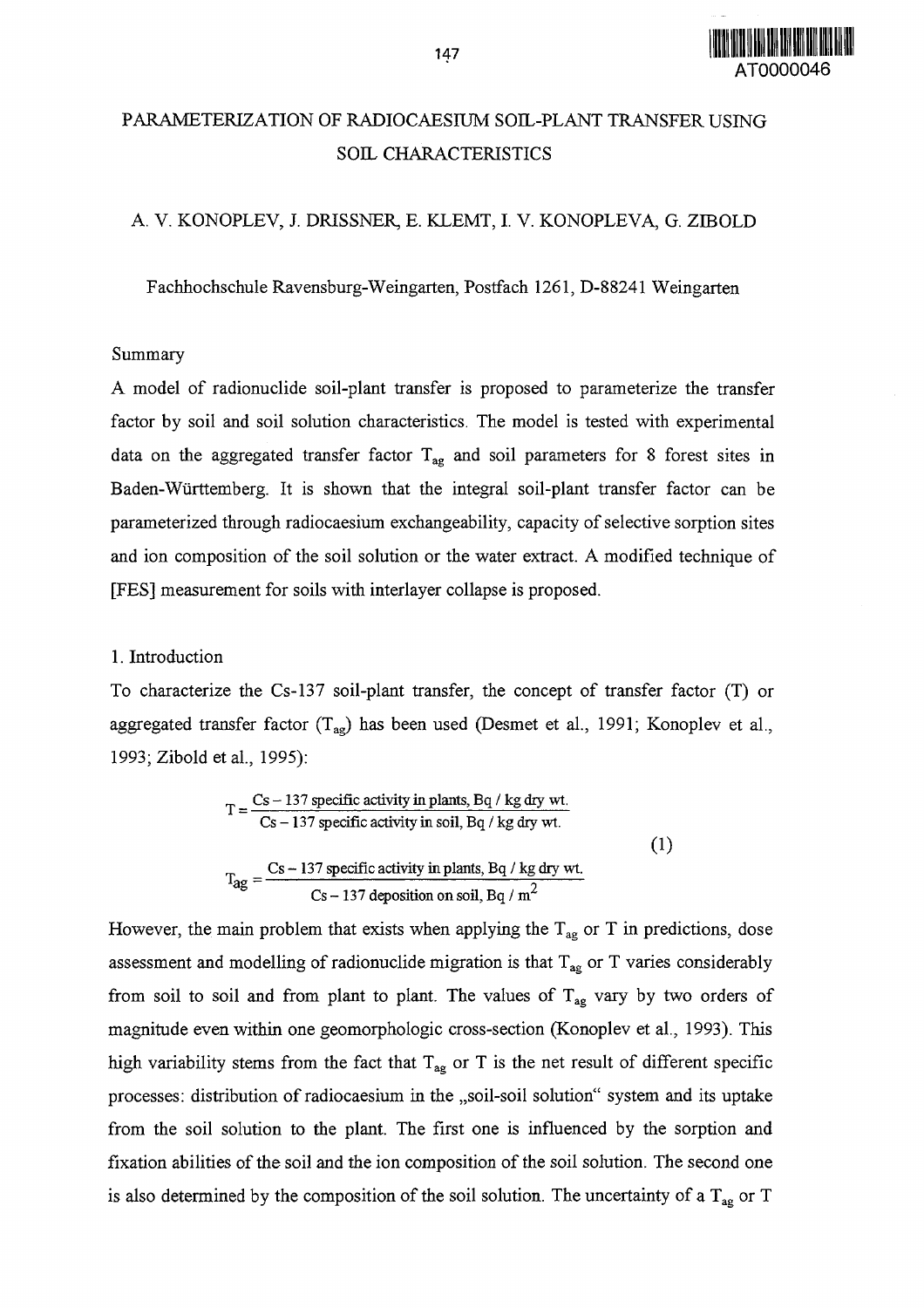estimation can be decreased substantially using its parameterization through soil-soil solution characteristics based on analyses of fundamental processes.



*Fig. 1: Scheme of Cs-137 transfer in a ,,soil/soil solution/plant" system*

#### 2. Theoretical Considerations

Root uptake of radionuclides occurs only from the soil solution and, hence, it is evident that the higher the radionuclide concentration in soil solution the greater is its concentration in the plant. With  $T_{ag}$  the radionuclide concentration in the plant is normalized to its inventory in the soil. However, for a given inventory, the concentration of Cs-137 in the soil solution can vary significantly and depends mainly on sorption properties (CEC, FES capacity, fixation ability) and on the composition of the soil solution (concentration of competitive ions). Thus, for a more adequate parameterization of the soilplant transfer, the radionuclide concentration in the plant must be normalized to the radionuclide concentration in the soil solution (Desmet et al., 1991; Konoplev et al., 1993). Furthermore, at a given radionuclide concentration in the soil solution,  $T_{aq}$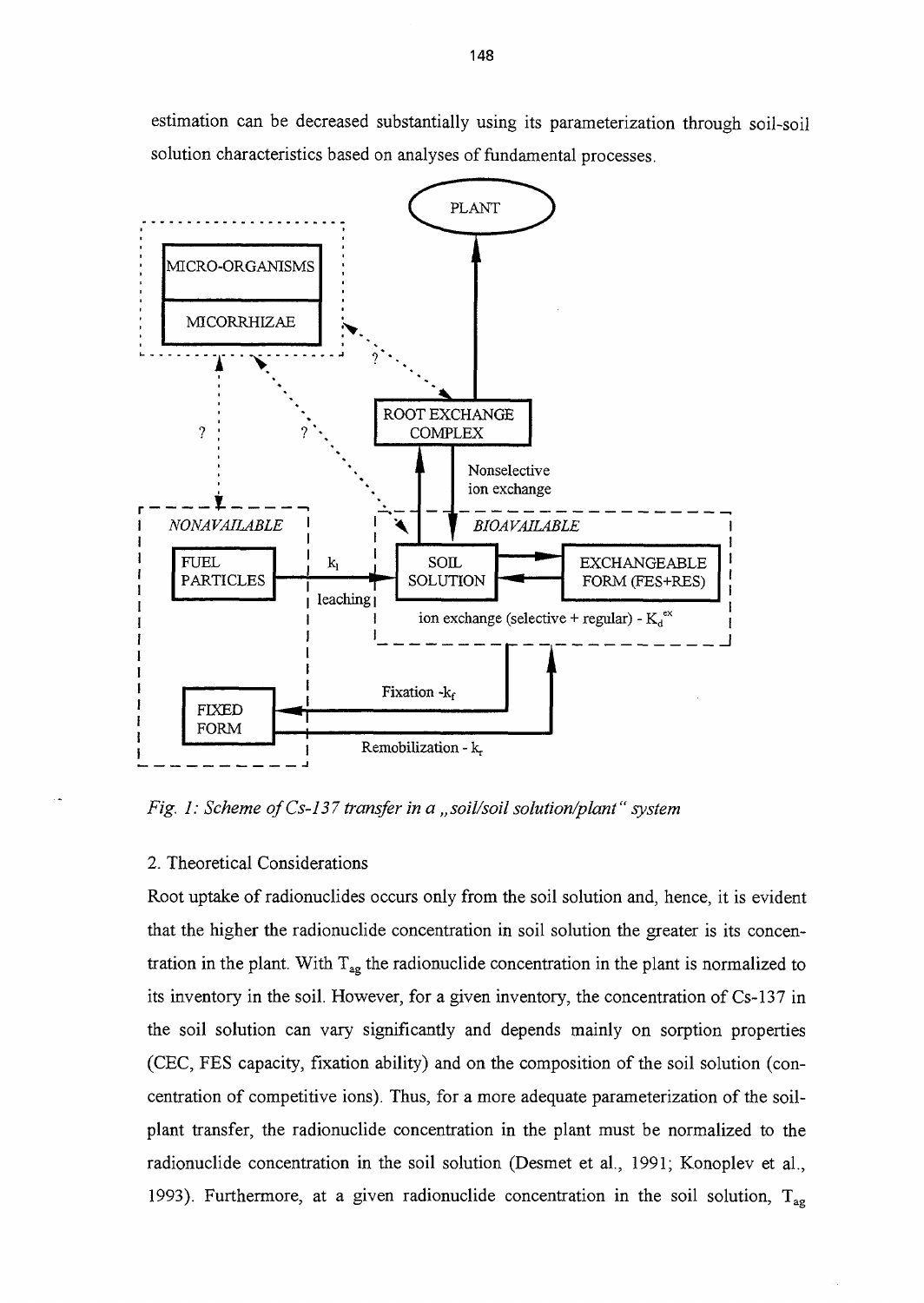depends on the concentration levels of other ions in the soil solution competing with Cs-137 for root uptake.

The scheme of the main processes determining the radiocaesium soil-plant transfer is presented in Fig. 1. According to the current view of plant physiology (Smolders et al., 1996), the radiocaesium taken up in the plant is a linear function of the radionuclide loading in the root exchange complex at the plasma lemma. According to ( Smolders et al., 1996), the unit ion exchange selectivity coefficient for the K/NH<sub>4</sub> and the Cs/K pairs can be taken. The same assumption can be used for the Ca/Mg pair. Consequently,  $K^+$  and  $NH_4^+$  can be treated as one ion  $M^+$ , and  $Ca^{2+}$  and  $Mg^{2+}$  can be represented by  $M^{2+}$ . On the basis of these assumptions, one can write (Smolders et al., 1996):

$$
[Cs - 137]_{\text{plant}} = \frac{k \cdot [Cs - 137]_{\text{ss}} \cdot (M)}{[M]}
$$
 (2)

where  $(M)$  is the fractional loading of  $M^{+}$  in the root ion exchange complex (potassium window); [M] is the concentration of  $M^+$  in the soil solution; [Cs-137]<sub>ss</sub> is the Cs-137 concentration in the soil solution;  $[Cs-137]_{\text{plant}}$  is the Cs-137 concentration in the plant; k is a proportionality constant linking uptake and radiocaesium level in the exchange complex, reflecting the efficiency of the transport process across the plasma lemma. On the other hand, according to (Cremers et al., 1990) one gets:

$$
K_{d}^{ex} = \frac{[Cs - 137]_{ex}}{[Cs - 137]_{ss}} = \frac{K_{c}^{FES}(Cs/K) \cdot [FES]}{K_{c}^{FES}(NH_{4}/K) \cdot [NH_{4}] + [K]}
$$
(3)

where  $[NH<sub>4</sub>]$  and  $[K]$  are concentrations of ammonium and potassium in the soil solution, [FES] is the frayed edge sites capacity,  $K_c^{FES}(Cs/K)$  and  $K_c^{FES}(NH_4/K)$  are selectivity coefficients on FES for correspondent ion pairs.

Using  $[Cs]_{ex} = \alpha_{ex} [Cs]_{tot}$ , where  $[Cs]_{ex}$  is the concentration of exchangeable Cs-137 in the soil,  $[Cs]_{\text{tot}}$  is the Cs-137 total concentration in soil,  $\alpha_{\text{ex}}$  is the fraction of exchangeable Cs-137 in the soil, we get:

$$
T = \frac{[Cs]_{\text{plant}}}{[Cs]_{\text{tot}}} = k \frac{(M)}{[M]} \cdot \frac{\alpha_{\text{ex}} \{K_{\text{c}}^{\text{FES}} (NH_4 / K) \cdot [NH_4] + [K]\}}{K_{\text{c}}^{\text{FES}} (Cs/K) \cdot [FES]}
$$
(4)

On the basis of eq.(5) it is possible to identify the soil parameters which can be used for the prediction of the transfer factor. Taking into account that k and  $K_c^{FES}$  (Cs/K) are constant, and the fact that for most mineral soils  $[K] \gg [NH_4]$ , we get: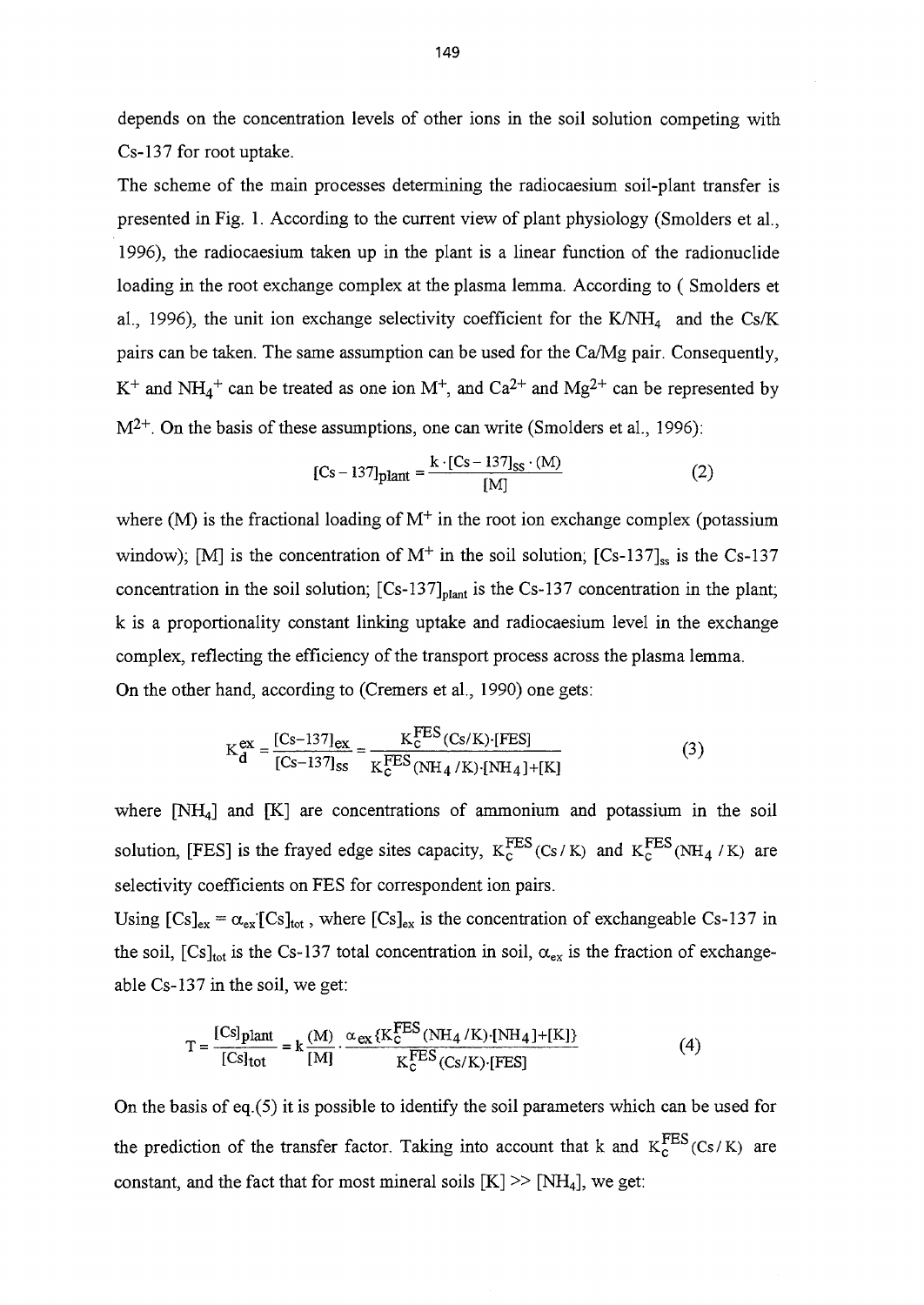$$
T \sim \frac{\alpha_{ex}}{[FES]} \cdot (K)
$$
 (5)

It can be shown that for most soil solution compositions, (K) is proportional to  $[K]_{ss} / ([Ca]_{ss} + [Mg]_{ss})^{1/2}$  (Smolders et al., 1996); and [FES] can be roughly approximated by  $[K]_{ex}$  (Wauters et al., 1996). In this case, we get:

$$
T \sim \frac{\alpha_{ex}}{[K]_{ex}} \cdot \frac{[K]_{ss}}{\sqrt{[Ca]_{ss} + [Mg]_{ss}}}
$$
(6)

A similar relationship can be obtained for conditions when  $[K] \ll [NH_4]$ .

The ratios of ion concentrations in the soil solution are assumed to be proportional to the correspondent ratios in a water extraction of the soil. Thus, the relationship (6) can be rewritten as follows:

$$
T \sim A = \frac{\alpha_{ex}}{[K]_{ex}} \cdot \frac{[K]_{w}}{\sqrt{[Ca]_{w} + [Mg]_{w}}}
$$
(7)

where  $[M]_{w}$  are the dominant ion concentrations in the water extraction.

So, applying only two extractions: a water and an ammonium (IN) extraction, and measuring [Cs-137] and [K] in the ammonium extraction and [K], [Ca], [Mg] in the water extraction, the parameter A can be obtained.

## 3. Materials and methods

Soil samples from 8 control points of the Radiometry laboratory of the Fachhochschule Ravensburg-Weingarten have been taken from Oh horizon. The  $T_{ag}$  of Cs-137 for various plants are known for these sites (Zibold et al., 1995, Drissner et al., 1996). 50 g of each soil were finely ground in a mortar prior to use. First, the total Cs-137 activity was measured by y-spectrometry. Then, 400 ml of a IN ammonium acetate was added to each soil sample. The extractions were carried out for 24 hours. After that, the extract was filtered and Cs-137 was measured in the liquid. 5g of each soil was extracted by distilled water during 24 hours. The ammonium and water extracts of each soil were analysed by AAS to measure the concentrations of basic competing ions, namely Ca, Mg, K and Na.

The effect of interlayer collapse in high organic forest soils (Hird et al., 1995) makes a quantitative determination of [FES] impossible if the original methodology (Cremers et al., 1988) is used without modifications. In this work, [FES] was obtained from the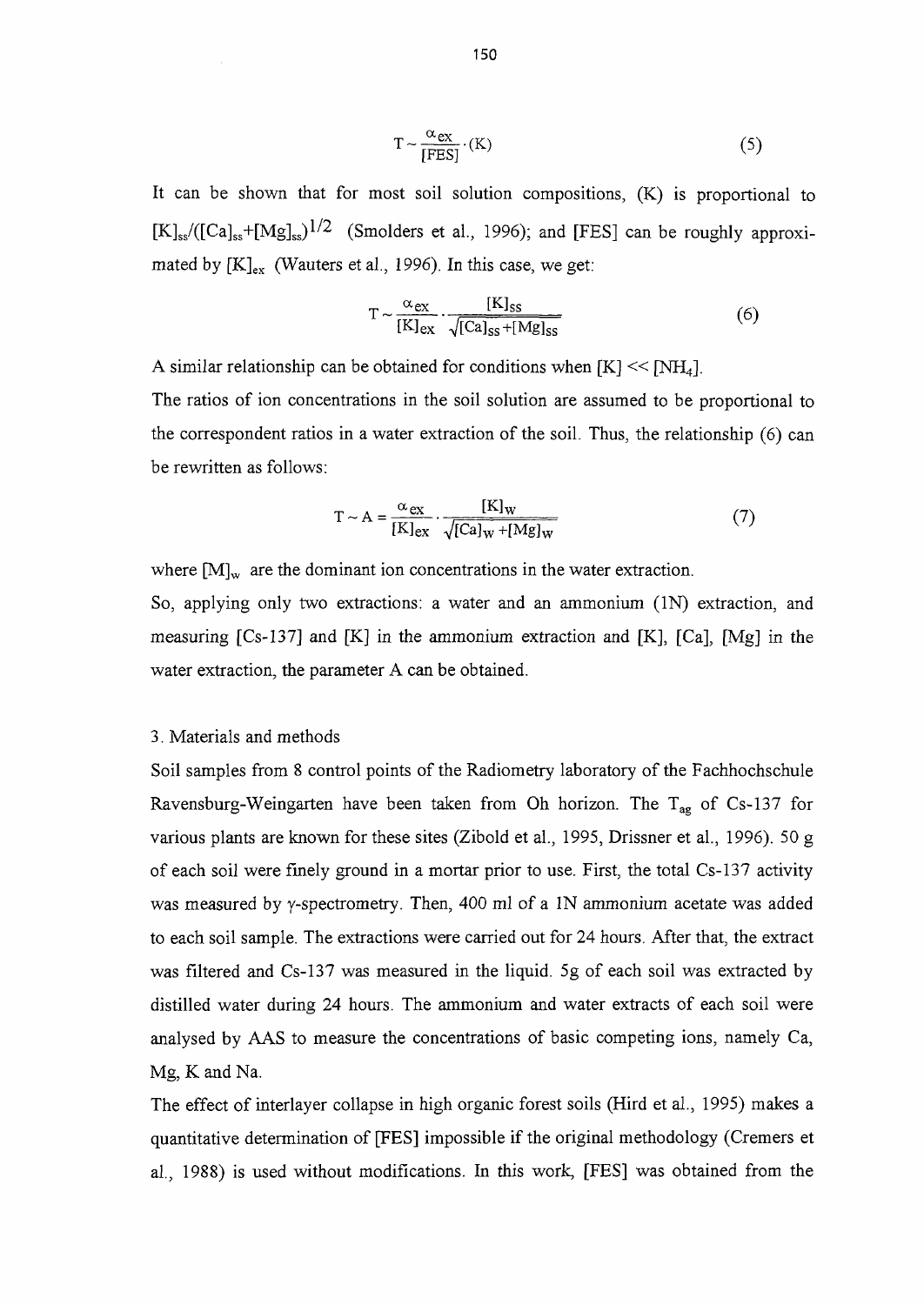intercept of the linearization of the Langmuir isotherm in the range below the sorption maximum:

$$
\frac{1}{\text{[Cs]}_{\text{ads}}} = \frac{1}{\text{[FES]}} + \frac{\text{const}}{\text{[FES]}} \cdot \frac{1}{\text{[Cs]}_{\text{sol}}}
$$
(8)

where  $[Cs]_{\text{ads}}$  and  $[Cs]_{\text{sol}}$  are concentrations of adsorbed and dissolved Cs at the equilibrium. Taking the initial range of the isotherm at low caesium concentrations, the capacity of high affinity sites [HAS] was determined. To avoid an influence of Cs fixation on the measurement of [FES], an additional step of a IN ammonium acetate extraction of exchangeable Cs in the soil after equilibration was introduced.

#### 4. Results and discussion

The approach described above is applied to analyse the variability of the Cs-137 aggregated transfer factor  $T_{aq}$  of fern for eight spruce forest sites in Baden Württemberg, previously classified into two different transfer groups (Zibold et al, 1995, Drissner et al., 1996) according to the values of  $T_{ag}$  which correlate also with some external soil properties (kind of humus, its thickness and pH). The dependence of  $T_{\text{ag}}$  on the A-parameter calculated according eq. (7) is presented in Fig. 2. It can be seen that a linear relationship exists for  $T_{ag}$  as a function of the soil parameter A within each transfer group, however the slopes of this dependence are different for different transfer groups. Two main conclusions can be derived from this analysis:

1. The classification of soils as proposed previously in terms of the Cs-137 bioavailability corresponds quite well to the physico-chemical description in terms of  $T_{ag}$ -A relationship.

2. The different magnitudes of the slopes for the two transfer groups might be caused by an additional mechanism not taken into consideration in the proposed model. This mechanism is possibly connected to the role of mycorrhizae in soil-plant transfer which is still unclear. To clarify the role of mycorrhizae in soil-plant transfer, in depth investigations of radiocaesium interaction with mycorrhizae in various physicochemical conditions of soil should be performed.

To improve the accuracy of the determination of A, [FES] should be measured. Up to now [FES] and [HAS] of 3 forest soils were measured using the modified technique of (Cremers et al., 1988). Results are presented in Fig. 3 and Table 1. It can be seen that [FES] is relatively low for forest soils of Baden-Wurttemberg with a high content of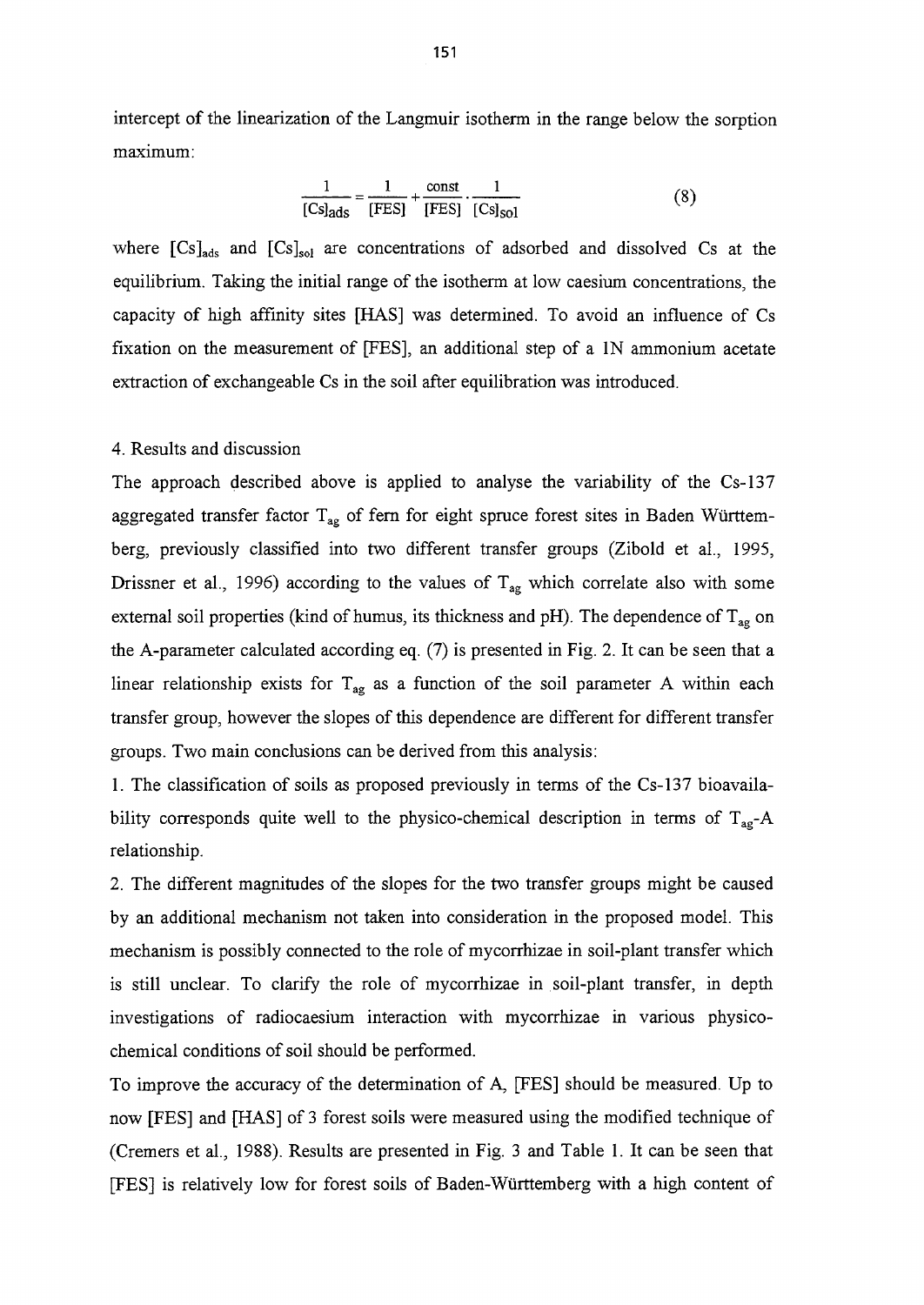organic matter. In the case of these three forest soils [HAS] represents about 10% of the total capacity of regular [FES].



*Fig. 2: Dependence of Tag on A-factor for high transfer and medium transfer groups*



*Fig. 3: [FESJ-determination of forest soil (Wolfach): Langmuir isotherm (left) with collapse due to breakdown of clay mineral particle interlayers and linearisation (right). [FES]* = 0.52 meq/kg is the reciprocal of the intercept.

|  | Tab. 1: FES and HAS capacities of spruce forest soils with high organic content as |  |  |
|--|------------------------------------------------------------------------------------|--|--|
|  | measured with $NH_4$ extraction and Langmuir extrapolation.                        |  |  |

| Site         | $[FES]$ , meq/kg | $[HAS]$ , meq/kg |
|--------------|------------------|------------------|
| Konstanz     |                  | 0.012            |
| Wolfach      | ) 52             | 0.055            |
| Freudenstadt | 0.8              | 0 008            |